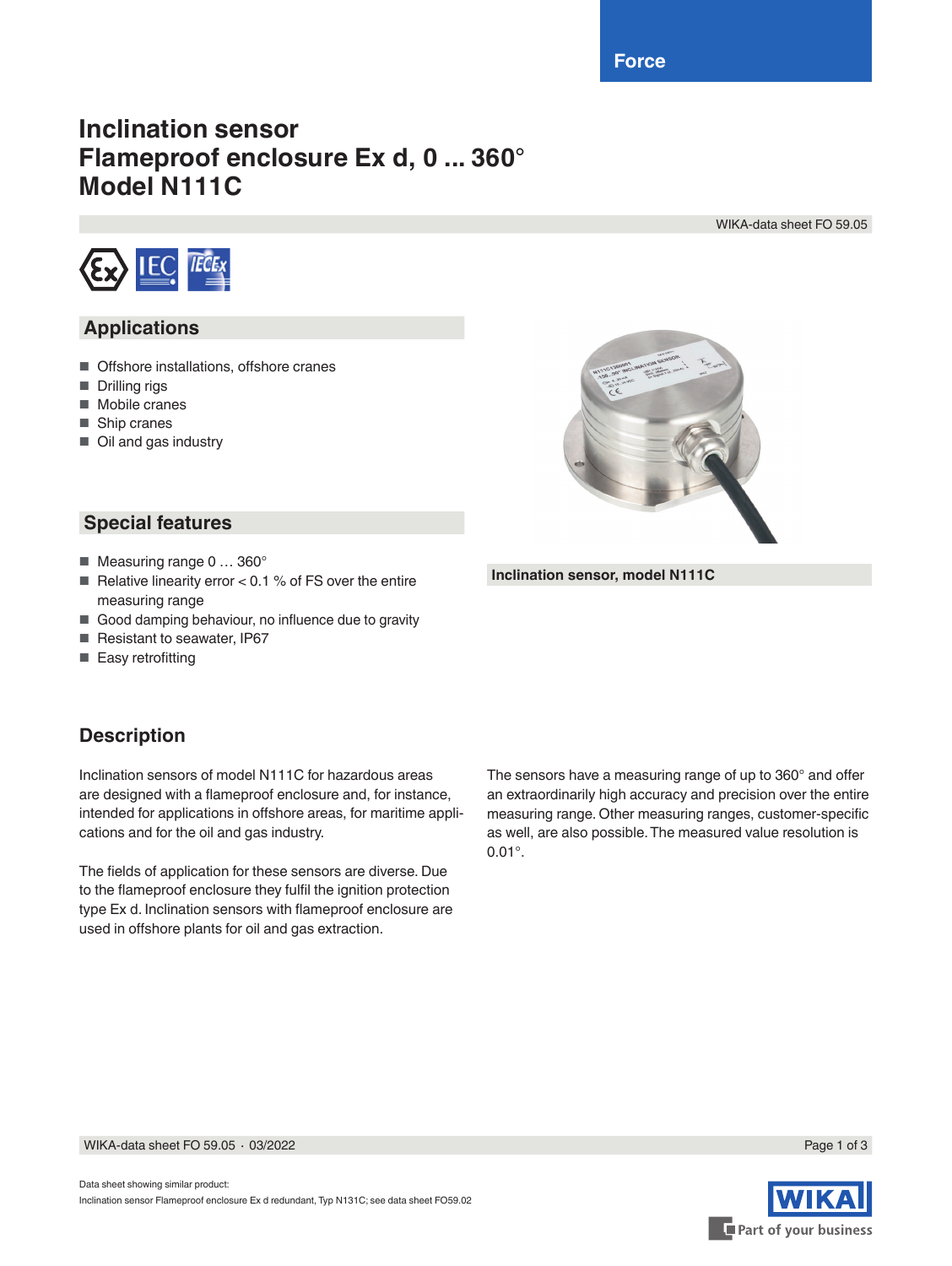# **Specifications**

| <b>Measuring range</b><br><b>■</b> Standard<br>$0360^{\circ}$<br>Optional<br>other measuring ranges possible<br>Relative linearity error d <sub>lin</sub><br>$< 0.1^\circ$<br>$\blacksquare$ < 100 $^{\circ}$<br>$\blacksquare$ > 100°<br>$< 0.1 \%$ of FS<br>Relative reversibility error v<br>$< 0.05 %$ of FS<br><b>Resolution</b><br>$< 0.01^{\circ}$<br><b>Transverse inclination error</b><br>$\blacksquare$ $\leq 10^{\circ}$<br>$< 0.05^{\circ}$<br>$< 0.2^\circ$<br>$\blacksquare$ $\leq 45^{\circ}$<br>$-40+80$ °C<br>Service temperature $B_{T,G}$<br>Temperature effect on<br>$\blacksquare$ the characteristic value TK <sub>c</sub><br>0.0016 % of FS/K<br>0.0016 % of FS/K<br>$\blacksquare$ the zero signal TK <sub>o</sub><br><b>Electrical connection</b><br>Connection cable, 10 m, not connected (others on request)<br><b>Output signal</b><br>4  20 mA (3-wire)<br>(rated characteristic value) C <sub>nom</sub><br>DC936V<br><b>Voltage supply</b><br>Material of the measuring body<br>Stainless steel<br>Salt spray testing<br>DIN EN 60068-2-52<br>Ingress protection (per IEC/EN<br>IP67<br>60529)<br><b>EMC</b><br>61326-1 IEC: 2012, DIN EN 61000-4 Part 2, Part 3, Part 4, Part 6, Part 8, Part 9, Part 10;<br>DIN ISO 7637 Part 2, DIN ISO 11452 Part 2, Part 4, Part 5; DIN EN 55025 Part 6.3, Part 6.4<br><b>Certifications</b><br><b>ATEX and IECEx:</b> acc. to EN 60079-0:2012 und EN 60079-1:2007 (Ex d) | <b>Model N111C</b> |  |
|-----------------------------------------------------------------------------------------------------------------------------------------------------------------------------------------------------------------------------------------------------------------------------------------------------------------------------------------------------------------------------------------------------------------------------------------------------------------------------------------------------------------------------------------------------------------------------------------------------------------------------------------------------------------------------------------------------------------------------------------------------------------------------------------------------------------------------------------------------------------------------------------------------------------------------------------------------------------------------------------------------------------------------------------------------------------------------------------------------------------------------------------------------------------------------------------------------------------------------------------------------------------------------------------------------------------------------------------------------------------------------------------------------------------------------------------------|--------------------|--|
|                                                                                                                                                                                                                                                                                                                                                                                                                                                                                                                                                                                                                                                                                                                                                                                                                                                                                                                                                                                                                                                                                                                                                                                                                                                                                                                                                                                                                                               |                    |  |
|                                                                                                                                                                                                                                                                                                                                                                                                                                                                                                                                                                                                                                                                                                                                                                                                                                                                                                                                                                                                                                                                                                                                                                                                                                                                                                                                                                                                                                               |                    |  |
|                                                                                                                                                                                                                                                                                                                                                                                                                                                                                                                                                                                                                                                                                                                                                                                                                                                                                                                                                                                                                                                                                                                                                                                                                                                                                                                                                                                                                                               |                    |  |
|                                                                                                                                                                                                                                                                                                                                                                                                                                                                                                                                                                                                                                                                                                                                                                                                                                                                                                                                                                                                                                                                                                                                                                                                                                                                                                                                                                                                                                               |                    |  |
|                                                                                                                                                                                                                                                                                                                                                                                                                                                                                                                                                                                                                                                                                                                                                                                                                                                                                                                                                                                                                                                                                                                                                                                                                                                                                                                                                                                                                                               |                    |  |
|                                                                                                                                                                                                                                                                                                                                                                                                                                                                                                                                                                                                                                                                                                                                                                                                                                                                                                                                                                                                                                                                                                                                                                                                                                                                                                                                                                                                                                               |                    |  |
|                                                                                                                                                                                                                                                                                                                                                                                                                                                                                                                                                                                                                                                                                                                                                                                                                                                                                                                                                                                                                                                                                                                                                                                                                                                                                                                                                                                                                                               |                    |  |
|                                                                                                                                                                                                                                                                                                                                                                                                                                                                                                                                                                                                                                                                                                                                                                                                                                                                                                                                                                                                                                                                                                                                                                                                                                                                                                                                                                                                                                               |                    |  |
|                                                                                                                                                                                                                                                                                                                                                                                                                                                                                                                                                                                                                                                                                                                                                                                                                                                                                                                                                                                                                                                                                                                                                                                                                                                                                                                                                                                                                                               |                    |  |
|                                                                                                                                                                                                                                                                                                                                                                                                                                                                                                                                                                                                                                                                                                                                                                                                                                                                                                                                                                                                                                                                                                                                                                                                                                                                                                                                                                                                                                               |                    |  |
|                                                                                                                                                                                                                                                                                                                                                                                                                                                                                                                                                                                                                                                                                                                                                                                                                                                                                                                                                                                                                                                                                                                                                                                                                                                                                                                                                                                                                                               |                    |  |
|                                                                                                                                                                                                                                                                                                                                                                                                                                                                                                                                                                                                                                                                                                                                                                                                                                                                                                                                                                                                                                                                                                                                                                                                                                                                                                                                                                                                                                               |                    |  |
|                                                                                                                                                                                                                                                                                                                                                                                                                                                                                                                                                                                                                                                                                                                                                                                                                                                                                                                                                                                                                                                                                                                                                                                                                                                                                                                                                                                                                                               |                    |  |
|                                                                                                                                                                                                                                                                                                                                                                                                                                                                                                                                                                                                                                                                                                                                                                                                                                                                                                                                                                                                                                                                                                                                                                                                                                                                                                                                                                                                                                               |                    |  |
|                                                                                                                                                                                                                                                                                                                                                                                                                                                                                                                                                                                                                                                                                                                                                                                                                                                                                                                                                                                                                                                                                                                                                                                                                                                                                                                                                                                                                                               |                    |  |

# **Approvals**

| Logo                                  | <b>Description</b>                                                                        |                             | Region         |
|---------------------------------------|-------------------------------------------------------------------------------------------|-----------------------------|----------------|
| CE                                    | <b>EU declaration of conformity</b><br>■ EMV-directive<br>RoHS-directive                  |                             | European Union |
| $\langle \epsilon \mathbf{x} \rangle$ | <b>ATEX directive</b><br>Hazardous areas<br>Ex II 2G Ex d IIC T4 Gb (BVS 13 ATEX E 030 X) | $-40 °C < T_{amb} < +85 °C$ | European Union |
| <b>IEC IECEX</b>                      | <b>IECEX</b><br>Hazardous areas<br>Ex II 2G Ex d IIC T4 Gb (BVS 13.0065X)                 | $-40 °C < T_{amb} < +85 °C$ | International  |